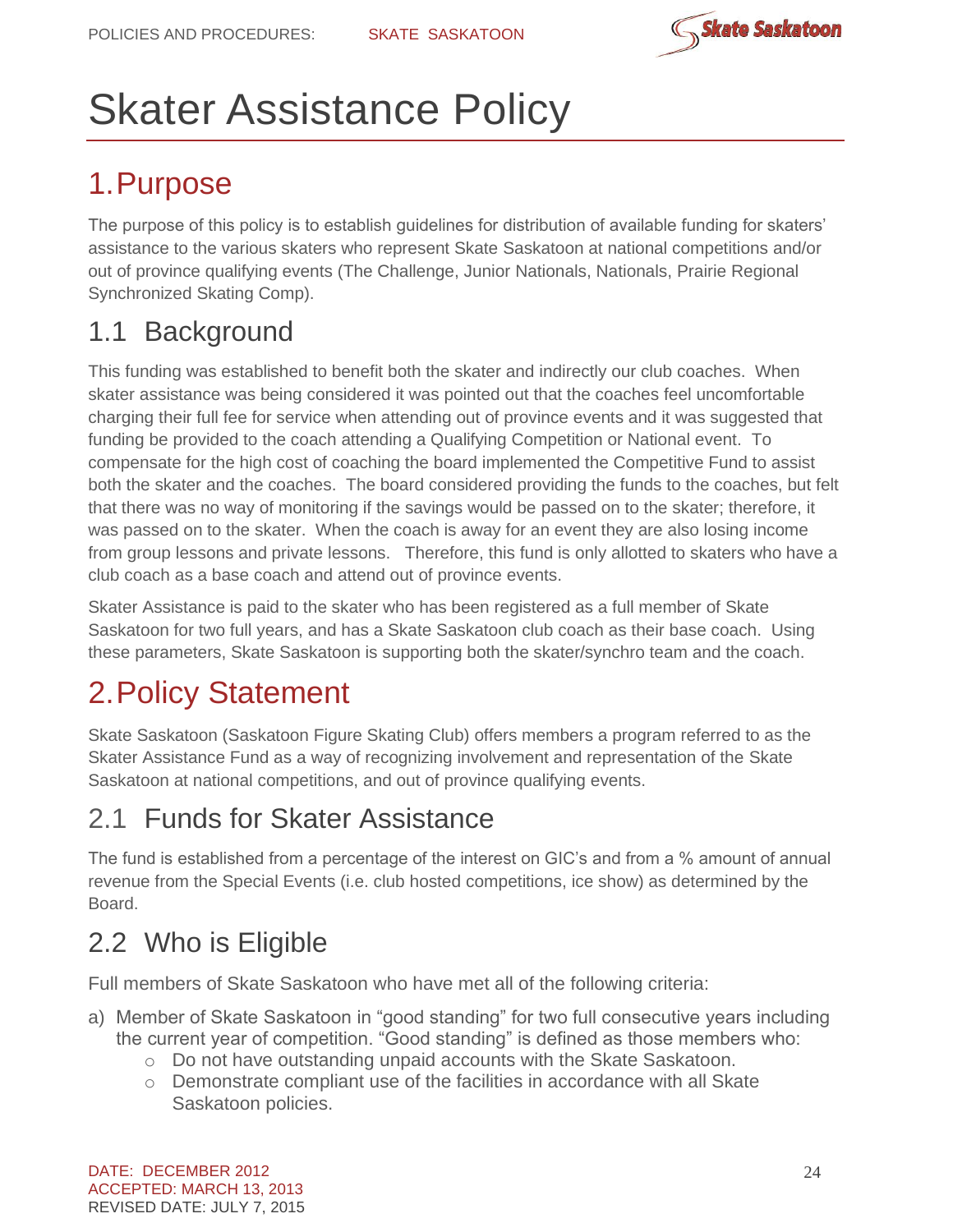

- b) Engage a club coach of Skate Saskatoon as his/her primary coach<sup>1</sup>
- c) Full member of Skate Saskatoon who has followed, along with his/her coach, the Skater and Coach Code of Conduct<sup>2</sup>.
- d) Represent Skate Saskatoon at a qualifying event.

### 2.3 What is Eligible

Skate Saskatoon will endeavor to provide funding to help cover the travel costs for one qualifying event per year, per skater or Synchro team if the qualifying event is held out of province. If there is an equivalent event within the province that the skater/team or coach chooses to not participate, support will not be given.

#### 2.3.1 Assistance

- a) Skate Saskatoon will endeavor to provide funding to help cover the travel costs fee one qualifying event per year, per skater or Synchro team if the qualifying event is held out of province.
- b) Skate Saskatoon will endeavor to provide funding to assist with registration AND travel costs to those who attend an event out of province, for which they have qualified.
- c) Travel allowance is as follows:
	- o Competition held in Alberta or Manitoba \$150
	- o Competition held in British Columbia, Ontario or Quebec \$250
	- o Competition held outside above provinces \$350
- d) If a skater or Synchro team attends an out of province competition and qualifies for the next level (e.g. Nationals) the Skate Saskatoon will endeavor to provide funding for additional and subsequent events as stated above.
- e) In the situation where Skate Saskatoon is unable to provide full assistance as per above guidelines, the Board of Directors will determine a fair and reasonable division of available designated funds.
- f) If a skater is injured/ill at the event and is unable to compete they will receive funding. If the skater is injured/ill prior to the event and withdraws or does not attend the competition they will not be eligible for funding as no travel costs have been incurred.
- g) If any financial assistance is provided by the Section, skater assistance from Skate Saskatoon will be offered as per the policy.

#### 2.3.1.1 Example A

Synchronized skating team attends the Prairie Regional Synchronized Skating Championships (Qualifying event) in Regina and having qualified for Nationals, subsequently attend a National competition in Ontario.

- $\circ$  Payment \$0 for the Regional Championship as it is held in Saskatchewan.
- $\circ$  Payment equal to the cost of registration and \$250 per team for travel for the National competition.

<sup>&</sup>lt;sup>1</sup> If a Skate Saskatoon coach is unavailable, eligibility will be at the discretion of the Board of Directors

<sup>2</sup> Any breach of code may nullify eligibility for funding.